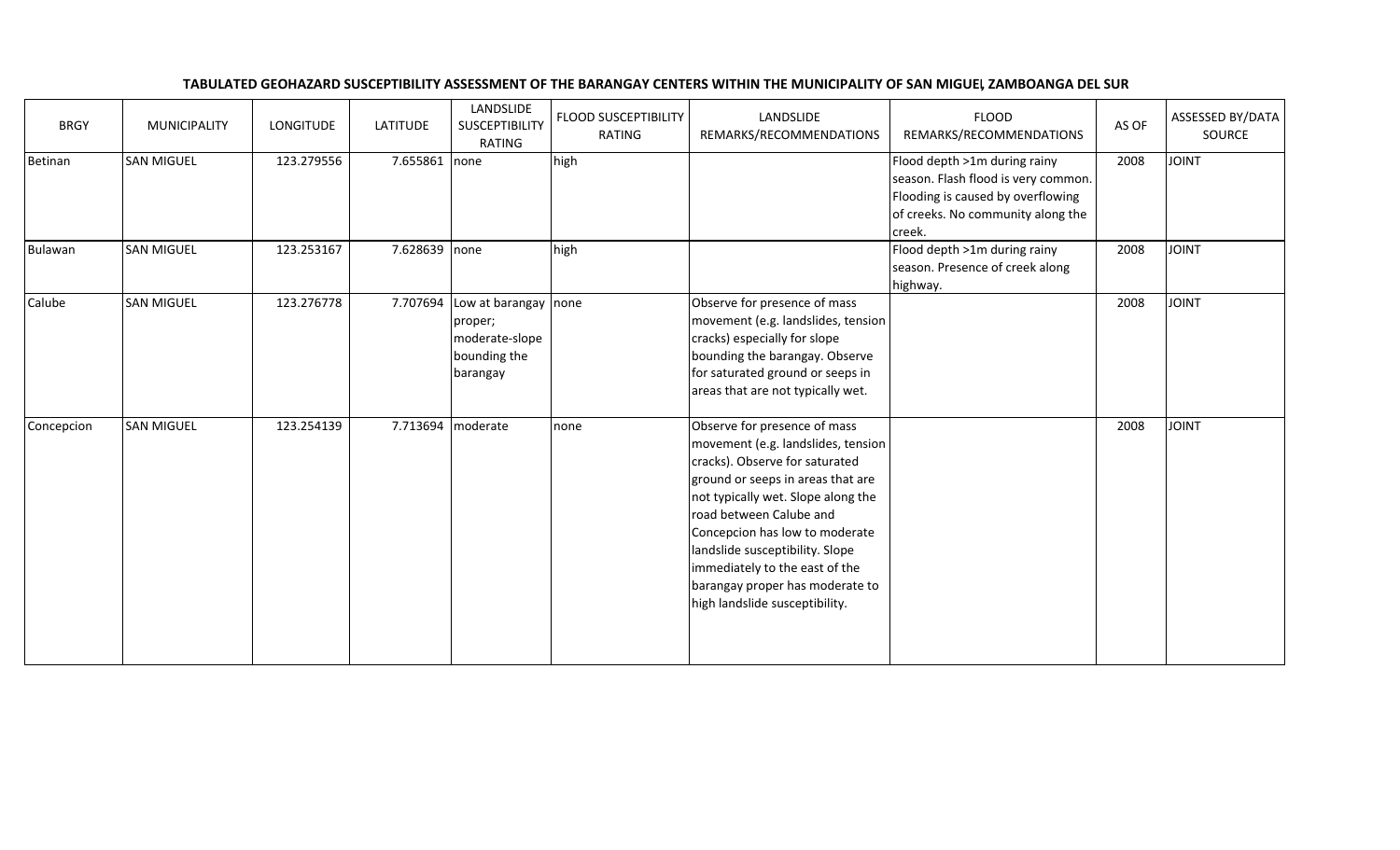| Dao-an   | <b>SAN MIGUEL</b> | 123.292139 | 7.676444 none |                   | high     |                                                                                                                                                                                                                                                                                                  | Flood depth >1m during rainy<br>season. Puroks Sta. Lucia,<br>Matinabangon and San Francisco<br>are affected by flood; Observe for<br>rapid increase/decrease in<br>creek/river water levels, possibly<br>accompanied by increased<br>turbidity (soil content). | 2008 | <b>JOINT</b> |
|----------|-------------------|------------|---------------|-------------------|----------|--------------------------------------------------------------------------------------------------------------------------------------------------------------------------------------------------------------------------------------------------------------------------------------------------|-----------------------------------------------------------------------------------------------------------------------------------------------------------------------------------------------------------------------------------------------------------------|------|--------------|
| Dumalian | <b>SAN MIGUEL</b> | 123.241444 | 7.724639 low  |                   | moderate | Observe for presence of mass<br>movement (e.g. landslides, tension banks, corn fields and rice fields<br>cracks). Observe for saturated<br>ground or seeps in areas that are<br>not typically wet. Observe for<br>sunken or displaced road surfaces.                                             | Flood depth 0.5-1m along river<br>during rainy season. Flashflood is<br>common with moderate turbidity<br>(soil content).                                                                                                                                       | 2008 | <b>JOINT</b> |
| Fatima   | <b>SAN MIGUEL</b> | 123.258639 | 7.686111  low |                   | low      | Observe for presence of mass<br>cracks). Observe for saturated<br>ground or seeps in areas that are<br>not typically wet. Observe for<br>sunken or displaced road surfaces.<br>Develop an early warning device/<br>system intended for landslide-<br>related hazard Identify evacuation<br>site. | Flooding occurs rarely, with depth 0-<br>movement (e.g. landslides, tension 0.5m. Flashflood occurs rarely with<br>low turbidity (soil content).                                                                                                                | 2008 | <b>JOINT</b> |
| Lantawan | <b>SAN MIGUEL</b> | 123.261972 |               | 7.668583 moderate | low      | Observe for presence of mass<br>cracks). Develop an early warning<br>device/ system intended for<br>landslide-related hazard. Identify<br>evacuation site. Observe for<br>saturated ground or seeps in areas<br>that are not typically wet. Observe<br>for sunken or displaced road<br>surfaces  | Flooding occurs rarely, with depth 0-<br>movement (e.g. landslides, tension 0.5m. Flashflood occurs rarely with<br>low turbidity (soil content).                                                                                                                | 2008 | <b>JOINT</b> |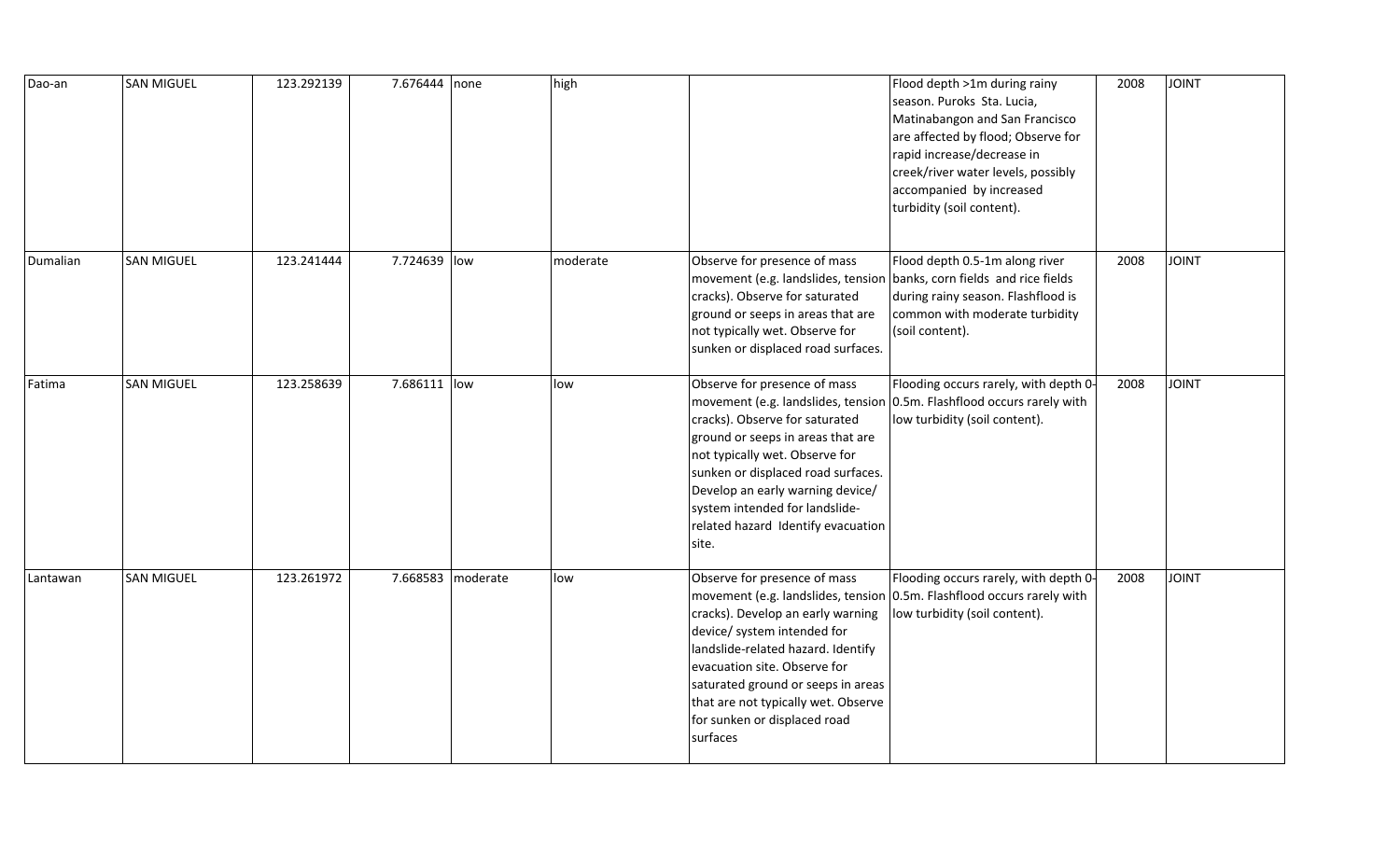| Langilan  | <b>SAN MIGUEL</b> | 123.310306 | 7.695833 low  | none            | Monitor progress of mass<br>movement (e.g. landslides, tension<br>cracks). Observe for presence of<br>mass movement (e.g. landslides,<br>tension cracks).                                                                                                                                        |                                                                                                                                                                                                                                                                                                              | 2008 | <b>JOINT</b> |
|-----------|-------------------|------------|---------------|-----------------|--------------------------------------------------------------------------------------------------------------------------------------------------------------------------------------------------------------------------------------------------------------------------------------------------|--------------------------------------------------------------------------------------------------------------------------------------------------------------------------------------------------------------------------------------------------------------------------------------------------------------|------|--------------|
| Laperian  | <b>SAN MIGUEL</b> | 123.274361 | 7.690389 none | high            |                                                                                                                                                                                                                                                                                                  | Flood depth >1m during rainy<br>season. Flashflood turbidity (soil<br>content) is high. Flooding is caused<br>by overflowing of 2 creeks. No<br>community affected; Observe for<br>rapid increase/decrease in<br>creek/river water levels, possibly<br>accompanied by increased<br>turbidity (soil content). | 2008 | <b>JOINT</b> |
| Libuganan | <b>SAN MIGUEL</b> | 123.269361 | 7.663444 low  | low to moderate | Observe for presence of mass<br>cracks). Develop an early warning<br>device/ system intended for<br>landslide-related hazard. Identify<br>evacuation site. Observe for<br>saturated ground or seeps in areas<br>that are not typically wet. Observe<br>for sunken or displaced road<br>surfaces. | Flooding occurs rarely, with depth 0-<br>movement (e.g. landslides, tension 0.5m. 0.5-1m flood depth along rice<br>fields. Flashflood occurs rarely with<br>low turbidity (soil content);                                                                                                                    | 2008 | <b>JOINT</b> |
| Limonan   | <b>SAN MIGUEL</b> | 123.294778 | 7.684972 none | high            |                                                                                                                                                                                                                                                                                                  | Flood depth >1m during rainy<br>season. Barangay center is not<br>affected by flooding; Observe for<br>rapid increase/decrease in<br>creek/river water levels, possibly<br>accompanied by increased<br>turbidity (soil content).                                                                             | 2008 | <b>JOINT</b> |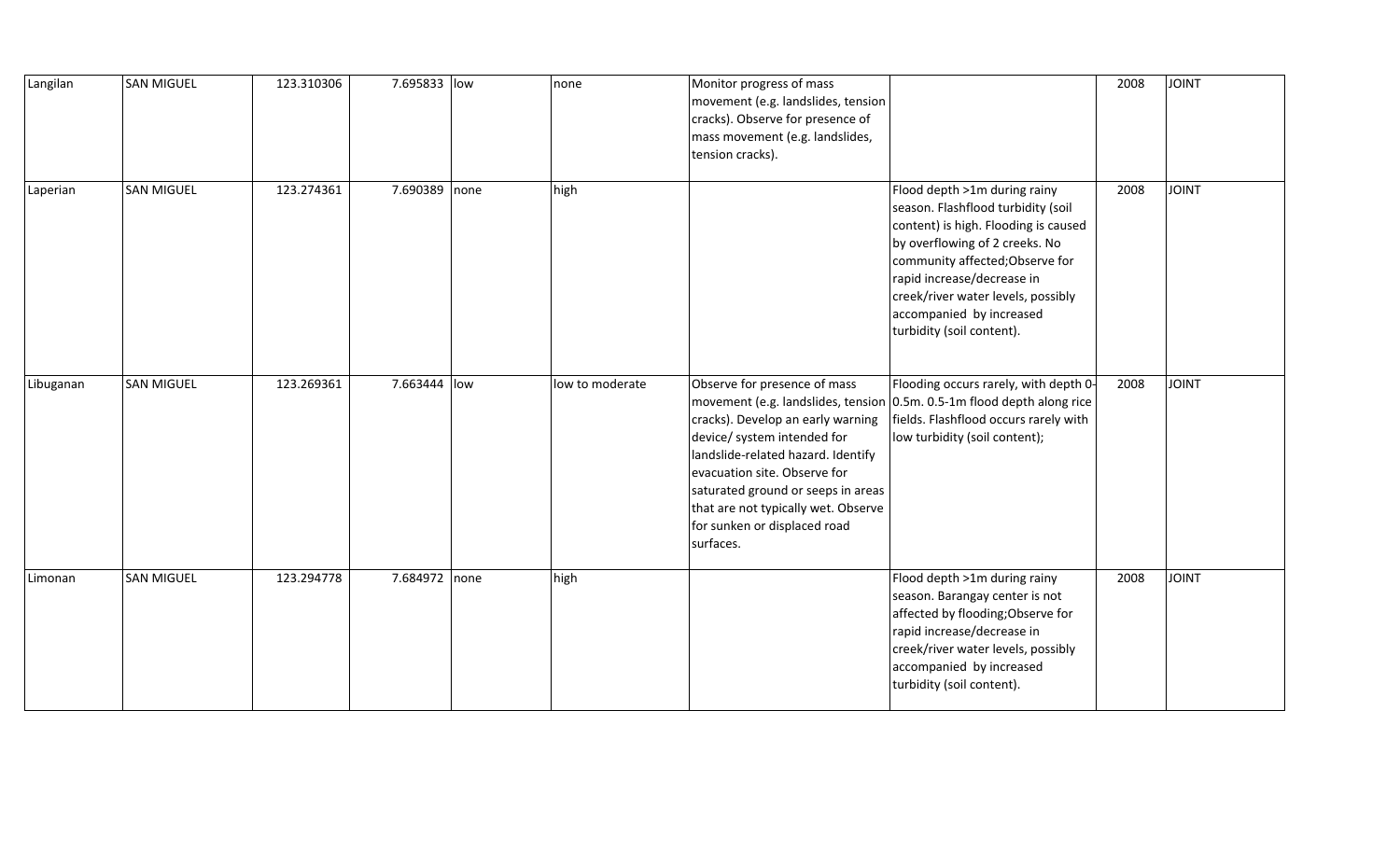| Mati      | <b>SAN MIGUEL</b> | 123.290472 | 7.706000 none | high           |                                                                                                                                                                                                                                                                                                                                                                                                                                                                                                                              | Flood depth >1m during rainy<br>season between the boundary of<br>barangays Mati, Calube, and<br>Concepcion. River erosion and<br>scouring along Manumag-Mati<br>River. Develop an early warning<br>device/ system intended for flood-<br>related hazard prevention. Observe<br>for rapid increase/decrease in<br>creek/river water levels, possibly<br>accompanied by increased<br>turbidity (soil content).         | 2008 | <b>JOINT</b> |
|-----------|-------------------|------------|---------------|----------------|------------------------------------------------------------------------------------------------------------------------------------------------------------------------------------------------------------------------------------------------------------------------------------------------------------------------------------------------------------------------------------------------------------------------------------------------------------------------------------------------------------------------------|-----------------------------------------------------------------------------------------------------------------------------------------------------------------------------------------------------------------------------------------------------------------------------------------------------------------------------------------------------------------------------------------------------------------------|------|--------------|
| Ocapan    | <b>SAN MIGUEL</b> | 123.270806 | 7.724694 high | high (Purok 4) | Tibloto & Sitio Kasahan) by<br>landslide last April 2008 due to<br>continuous rainfall (3 days).<br>Monitor progress of mass<br>movement (e.g. landslides, tension<br>cracks). Observe for presence of<br>mass movement (e.g. landslides,<br>tension cracks). Develop an early<br>warning device/ system intended<br>for landslide-related hazard.<br>Identify evacuation site. Observe<br>for sunken or displaced road<br>surfaces. Organize and activate<br><b>BDCC (Barangay Disaster</b><br><b>Coordinating Council)</b> | 1 house destroyed at Purok 4 (Sitio Flood depth >1m at Sitio Tibloto &<br>Sitio Kasahan (Purok 4). Develop an<br>early warning device/ system<br>intended for flood-related hazard<br>prevention. Observe for rapid<br>increase/decrease in creek/river<br>water levels, possibly accompanied<br>by increased turbidity (soil content).<br>Organize and activate BDCC<br>(Barangay Disaster Coordinating<br>Council). | 2008 | <b>JOINT</b> |
| Poblacion | <b>SAN MIGUEL</b> | 123.266278 | 7.651167 low  | low            | Observe for presence of mass<br>movement (e.g. landslides, tension of 0-0.5m.<br>cracks).                                                                                                                                                                                                                                                                                                                                                                                                                                    | Flooding occurs rarely, with depth                                                                                                                                                                                                                                                                                                                                                                                    | 2008 | <b>JOINT</b> |